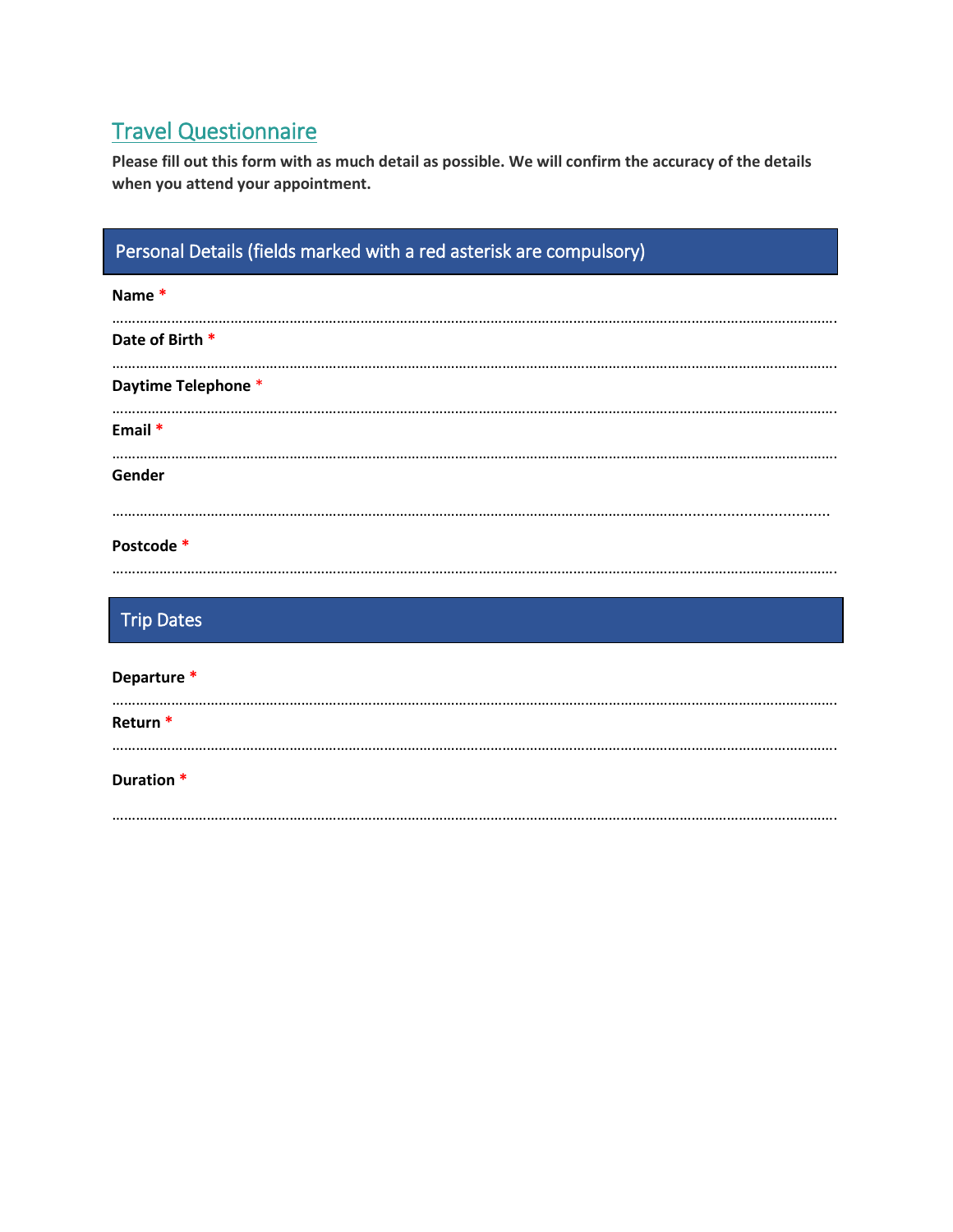# Itinerary (list all countries you will be visiting)

## **Country \***

| Duration *                                                                                                                                                      |
|-----------------------------------------------------------------------------------------------------------------------------------------------------------------|
| Availability of Medical Help (If you are travelling to a place where medical help is not readily on hand,<br>estimate how long it would take to reach a doctor) |

………………………………………………………………………………………………………………………………………………………………….

## **Country \***

| Duration *                                                                                                                                                      |  |
|-----------------------------------------------------------------------------------------------------------------------------------------------------------------|--|
| Availability of Medical Help (If you are travelling to a place where medical help is not readily on hand,<br>estimate how long it would take to reach a doctor) |  |

## **Country \***

| Duration *                                                                                                                                                      |
|-----------------------------------------------------------------------------------------------------------------------------------------------------------------|
| Availability of Medical Help (If you are travelling to a place where medical help is not readily on hand,<br>estimate how long it would take to reach a doctor) |

#### **Country \***

## …………………………………………………………………………………………………………………………………………………………………. **Duration \*** …………………………………………………………………………………………………………………………………………………………………. **Availability of Medical Help** (If you are travelling to a place where medical help is not readily on hand, estimate how long it would take to reach a doctor)

…………………………………………………………………………………………………………………………………………………………………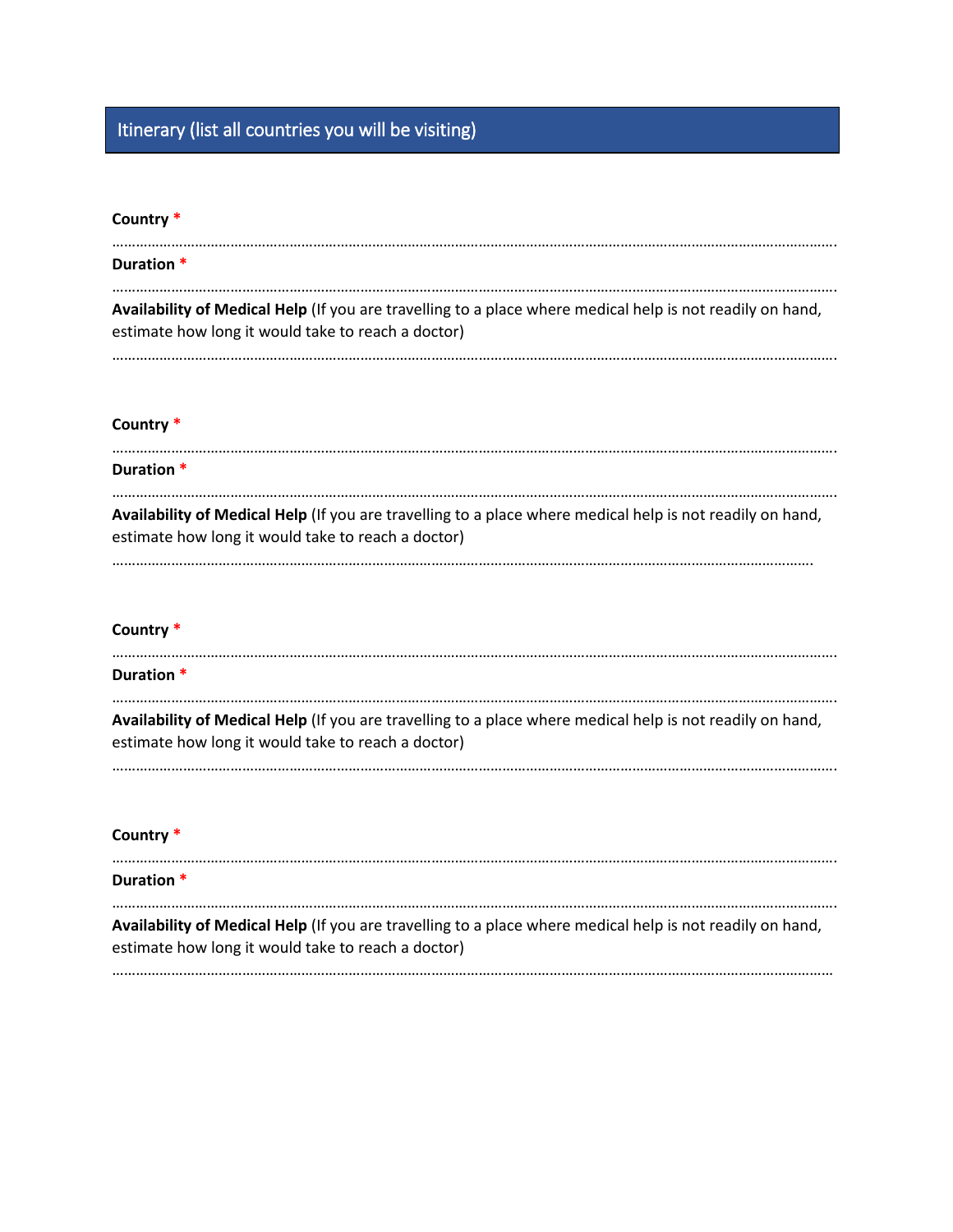#### **Purpose of Trip:**

☐ Business ☐ Pleasure ☐ Other

#### **Type of Trip:**

☐ Package ☐ Self-Organised ☐ Backpacking ☐ Camping ☐ Cruise Ship ☐ Trekking

#### **Accommodation:**

☐ Hotel ☐ Friends/Family ☐ Other

#### **Travelling:**

☐ Alone ☐ With Friend/Family ☐ In a Group

#### **Location Type:**

☐ Urban ☐ Rural ☐ Altitude (over 3000m or 10,000ft)

#### **Activity Type:**

☐ Safari ☐ Adventure ☐ Other

# Personal Medical History

| List all chronic medical conditions that you have (eg. diabetes, heart or lung conditions) |  |  |
|--------------------------------------------------------------------------------------------|--|--|
|                                                                                            |  |  |
| List all allergies that you have (eg. eggs, nuts, antibiotics)                             |  |  |
|                                                                                            |  |  |
| If you have had a serious reaction to a vaccine in the past, which vaccine was it?         |  |  |
|                                                                                            |  |  |
| List all of your current medications (including oral contraception)                        |  |  |
|                                                                                            |  |  |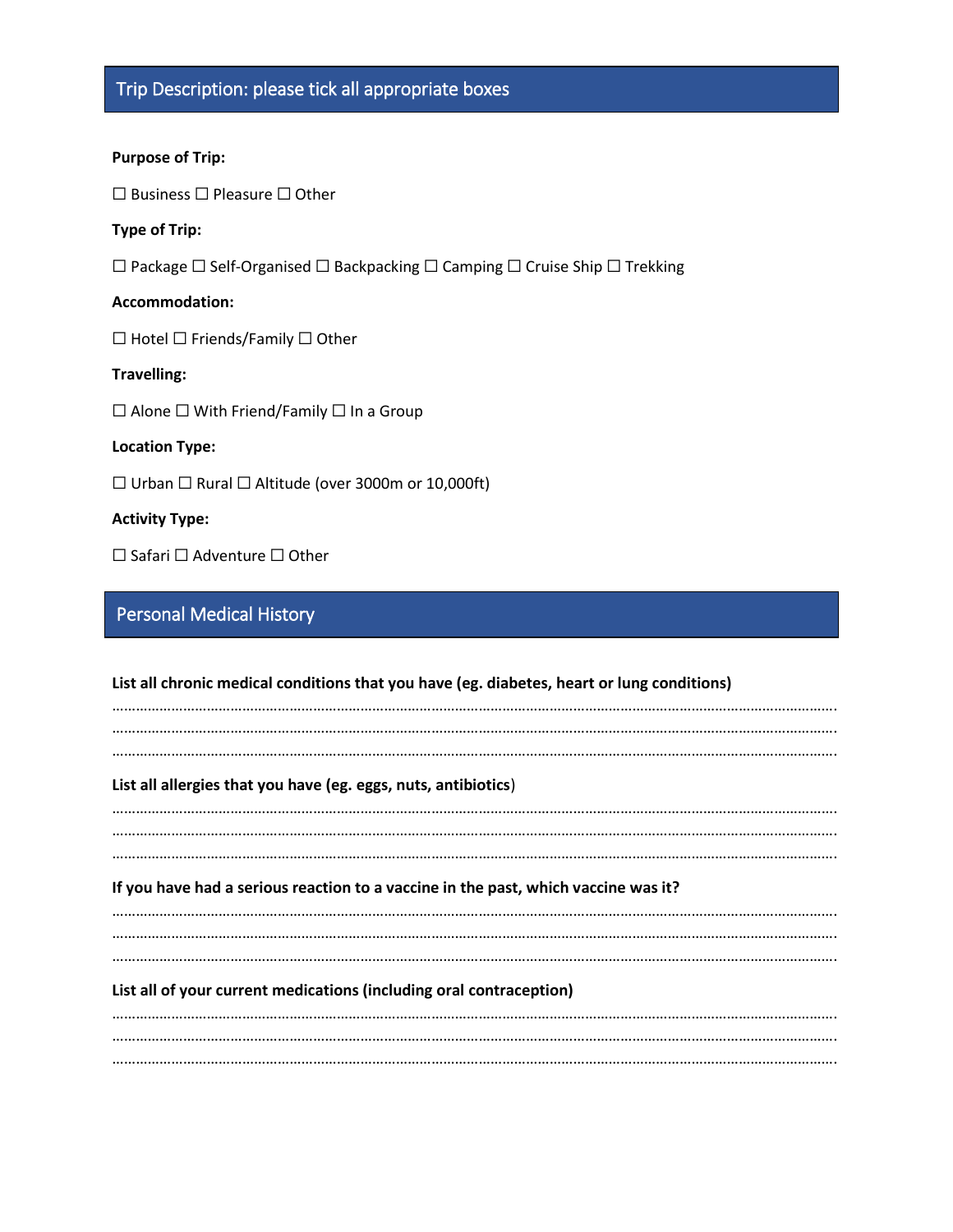**Please tick to confirm 'yes':**

- ☐ **Have you recently suffered from any infection (e.g heavy cold, flu or high temperature)?**
- ☐ **Does having an injection cause you to feel faint?**
- ☐ **Do you or any close family members have epilepsy?**
- ☐ **Do you have any history of mental illness including depression or anxiety?**
- ☐ **Have you recently undergone radiotherapy, chemotherapy or steroid treatment?**
- ☐ **Have you taken out travel insurance?**
- ☐ **If you have a medical condition, have you told your insurance company about it?**
- ☐ **Are you pregnant, planning pregnancy or breast feeding?**

#### **Write below any further information that might be relevant**